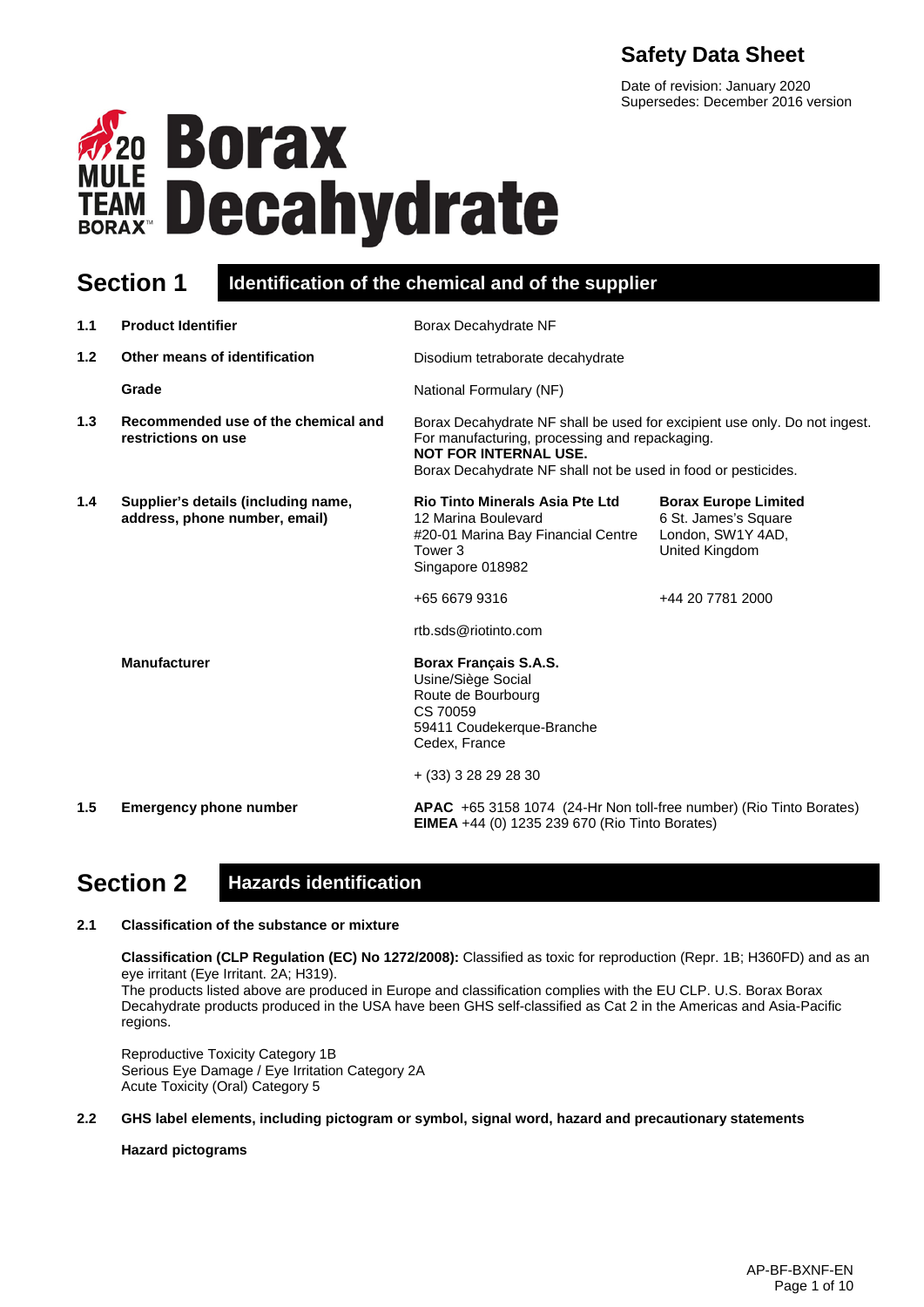

#### **Signal word:** Danger

#### **Hazard statements:**

H360FD: May damage fertility. May damage the unborn child. H319: Causes serious eye irritation. H303: May be harmful if swallowed.

#### **Precautionary statements:**

P202: Do not handle until all safety precautions have been read and understood. P280: Wear eye protection. P308+P313: IF exposed or concerned: Get medical advice/attention. P305+P351+P338: IF IN EYES: Rinse cautiously with water for several minutes. Remove contact lenses, if present and easy to do. Continue rinsing. P501: Dispose of contents/container in accordance with local regulation.

**Other hazards which do not result in classification (e.g. dust explosion hazard):** None

# **Section 3 Composition/information on ingredients**

### **3.1 Substances**

| <b>Chemical name</b>             | Common names and synonyms                                          | CAS No.   | % content |
|----------------------------------|--------------------------------------------------------------------|-----------|-----------|
| Disodium tetraborate decahydrate | Sodium tetraborate decahydrate, Borax 10<br>mol, borax decahydrate | 1303-96-4 | >99.4     |

# **Section 4 First aid measures**

### **4.1 Description of first aid measures**

Protection of first-aiders: No special protective clothing is required.

**Inhalation:** If symptoms such as nose or throat irritation are observed, remove to fresh air.

**Eye contact:** Use eye wash fountain or fresh water to cleanse eye. If irritation persists for more than 30 minutes, seek medical attention.

**Skin contact:** No treatment necessary.

**Ingestion:** Swallowing small quantities (one teaspoon) will cause no harm to healthy adults. If larger amounts are swallowed, give two glasses of water to drink and seek medical attention.

- **4.2 Most important symptoms and effects both acute and delayed:** Symptoms of accidental over-exposure to high doses of inorganic borate salts have been associated with ingestion or absorption through large areas of severely damaged skin. These may include nausea, vomiting, and diarrhoea, with delayed effects of skin redness and peeling (see Section 11).
- **4.3 Indication of any immediate medical attention and special treatment needed:** Note to physicians: Supportive care only is required for adult ingestion of less than a few grams of the product. For ingestion of larger amounts, maintain fluid and electrolyte balance and maintain adequate kidney function. Gastric lavage is only recommended for heavily exposed, symptomatic patients in whom emesis has not emptied the stomach. Hemodialysis should be reserved for patients with massive acute absorption, especially for patients with compromised renal function. Boron analyses of urine or blood are only useful for verifying exposure and are not useful for evaluating severity of poisoning or as a guide in treatment<sup>1</sup>.

# **Section 5 Fire-fighting measures**

**5.1 Suitable (and unsuitable) extinguishing media Suitable extinguishing media:** Use extinguishing media that are appropriate to local circumstances and the surrounding environment.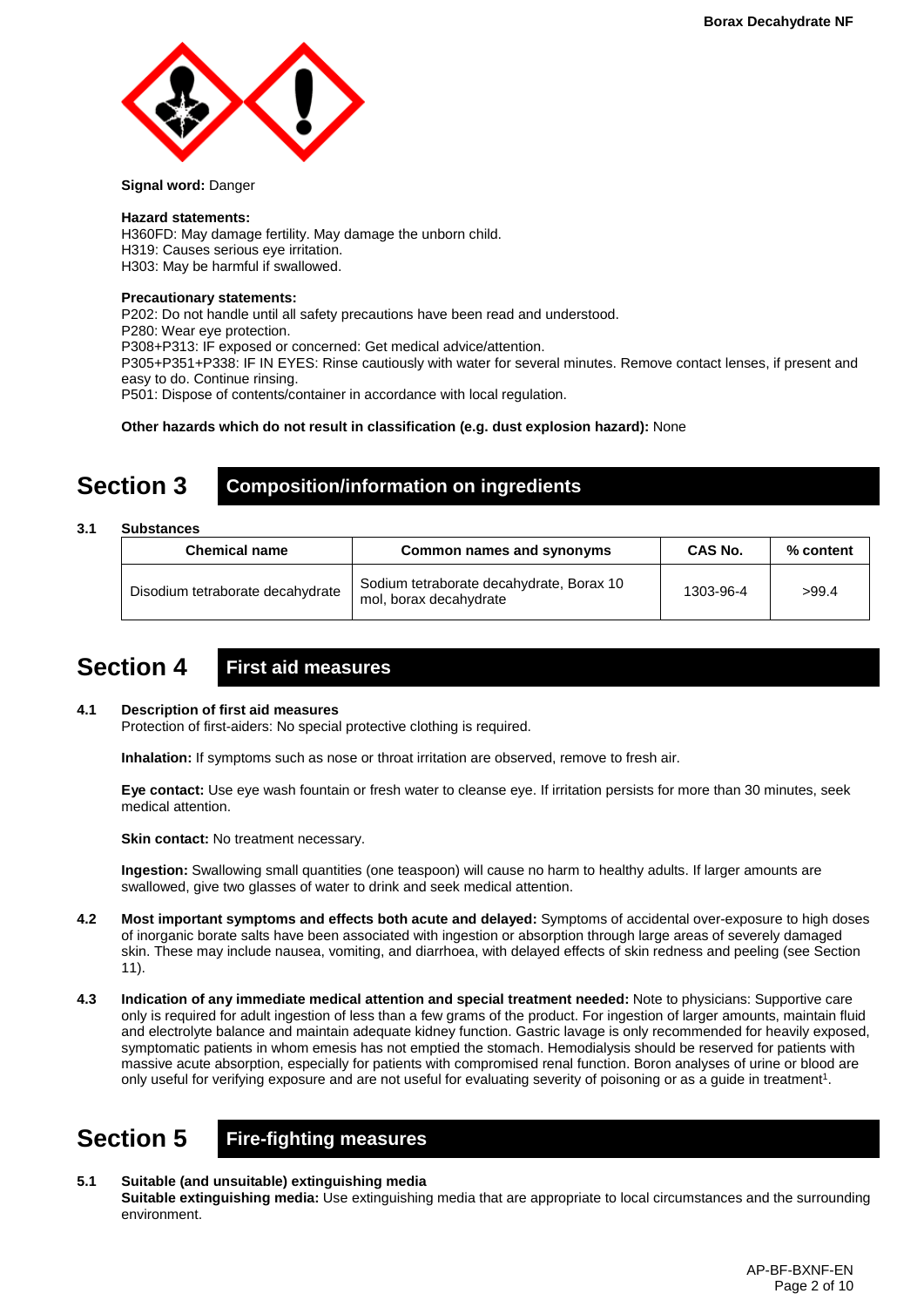#### **Unsuitable extinguishing media:** None

- **5.2 Special hazards arising from the chemical** None. The product is not flammable, combustible or explosive.
- **5.3 Special protective equipment and precautions for fire-fighters:**  Not applicable. The product is itself a flame retardant.

# **Section 6 Accidental release measures**

#### **6.1 Personal precautions, protective equipment and emergency procedures**

#### **For non-emergency personnel:**

Eye protection according to ANSI Z.87.1 or other national standards. Respirators according to EN149:2001 or other national standards should be considered if environment is excessively dusty.

#### **For emergency responders:**

Eye protection according to ANSI Z.87.1 or other national standards. Respirators according to EN149:2001 or other national standards should be considered if environment is excessively dusty.

**6.2 Environmental precautions:** The product is a water-soluble white powder that may cause damage to trees or vegetation by root absorption. Avoid contamination of water bodies during clean up and disposal. Advise local water authority that none of the affected water should be used for irrigation or for the abstraction of potable water until natural dilution returns the boron value to its normal environmental background level or meets local water quality standards.

#### **6.3 Methods and material for containment and cleaning up**

**Appropriate containment:** Avoid spillage into water and cover drains.

**Land spill:** Vacuum, shovel or sweep up and place in containers for disposal in accordance with applicable local regulations.

**Spillage into water:** Where possible, remove any intact containers from the water.

#### **6.4 Reference to other sections**

Refer to sections 8, 12 and 13.

# **Section 7 Handling and storage**

#### **7.1 Precautions for safe handling**

Good housekeeping procedures should be followed to minimise dust generation and accumulation. Avoid spills. Do not eat, drink and smoke in work areas. Wash hands after use. Remove contaminated clothing and protective equipment before entering eating areas.

#### **7.2 Conditions for safe storage, including any incompatibilities**

No special handling precautions are required, but dry, indoor storage is recommended. To maintain package integrity and to minimise caking of the product, bags should be handled on a first-in first-out basis.

| Storage temperature:        | Ambient           |
|-----------------------------|-------------------|
| Storage pressure:           | Atmospheric       |
| <b>Special sensitivity:</b> | Moisture (Caking) |

# **Section 8 Exposure controls/personal protection**

### **8.1 Control parameters**

**Occupational exposure limit values:** In the absence of a national OEL, Rio Tinto Borates recommends and applies internally an Occupational Exposure Limit (OEL) of 1 mg  $B/m<sup>3</sup>$ . To convert product into equivalent boron (B) content, multiply by 0.113.

**8.2 Appropriate engineering controls:** Use local exhaust ventilation to keep airborne concentrations of dust below permissible exposure limits.

#### **8.3 Personal protection equipment:**

Eye and face protection: Eye protection according to ANSI Z.87.1 or other national standards are required. Skin protection: Standard work gloves (cotton, canvas or leather) may be warranted if environment is excessively dusty. Respiratory protection: Where airborne concentrations are expected to exceed exposure limits, respirators should be used (EN149).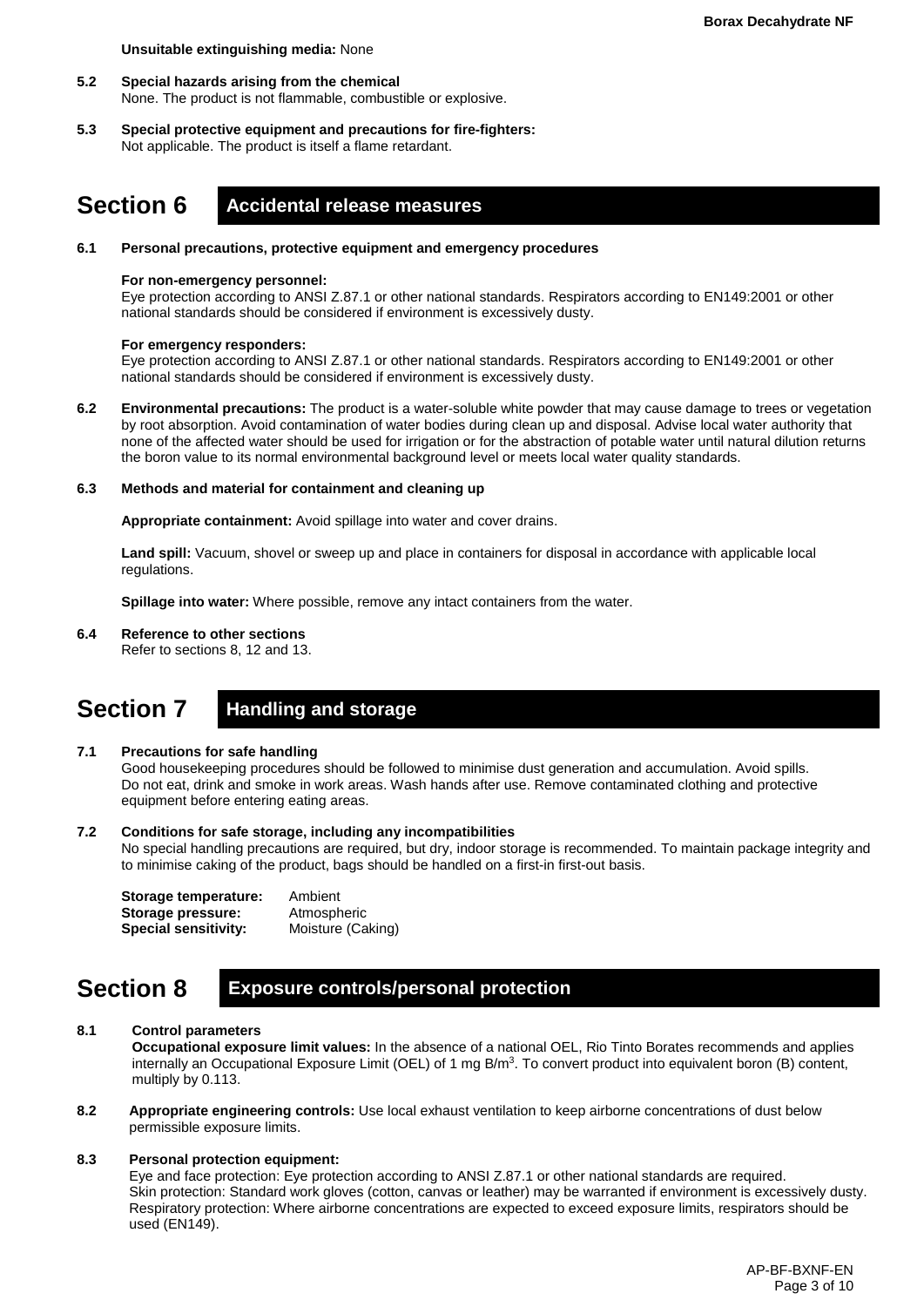# **Section 9 Physical and chemical properties**

**9.1 Information on basic physical and chemical properties Appearance: Odour Odour threshold: pH @ 20°C: Melting point/ Freezing point: Initial boiling point and boiling range: Flash point: Evaporation rate: Flammability (solid/gas): Upper/lower flammability or explosive limits: Vapour pressure: Vapour density: Relative density: Solubility(ies): Partition coefficient; n-octanol/water: Auto-ignition temperature: Decomposition temperature: Viscosity: Explosive properties: Oxidising properties:** White, crystalline solid **Odourless** Not applicable: odourless 9.3 (0.1% solution); 9.2 (1.0% solution); 9.3 (4.7% solution) >1000°C Not applicable: melting point >300°C Not applicable: inorganic substance Not applicable: non-volatile Non-flammable (used as a flame retardant) Not applicable: non-flammable Not applicable: melting point >300°C Not applicable: melting point >300°C 1.72@23°C Water**:** 49.74 g/L @ 20°C Log  $P_{ow} = -1.53 \ @ \ 22^{\circ}C$ Not applicable: not self-heating Not applicable: melting point >300°C Not applicable: solid substance Not explosive: does not contain chemical groups associated with explosive properties Not oxidising: does not contain chemical groups associated with oxidising properties **9.2 Other information Molecular weight: Formula:** 381.37 Na<sub>2</sub>B<sub>4</sub>O<sub>7</sub>.10H<sub>2</sub>O

# **Section 10 Stability and reactivity**

- **10.1 Reactivity:** None known.
- **10.2 Chemical stability:** Under normal ambient temperatures (-40°C to +40°C), the product is stable. When heated it loses water, eventually forming anhydrous borax (Na<sub>2</sub>B<sub>4</sub>O<sub>7</sub>).
- **10.3 Possibility of hazardous reactions:** Reaction with strong reducing agents such as metal hydrides or alkali metals will generate hydrogen gas which could create an explosive hazard.
- **10.4 Conditions to avoid:** Avoid contact with strong reducing agents by storing according to good industrial practice.
- **10.5 Incompatible materials**: Strong reducing agents.
- **10.6 Hazardous decomposition products:** None.

# **Section 11 Toxicological information**

**11.1 Information on the likely routes of exposure (inhalation, ingestion, skin and eye contact)** Inhalation is the most significant route of exposure in occupational and other settings. Dermal exposure is not usually a concern because product is poorly absorbed through intact skin. Product is *not* intended for ingestion.

**(a) Acute toxicity** Method: Acute Oral Toxicity Study – U.S. EPA FIFRA Guidelines Species: Rat Dose:  $5,150 - 6,000$  mg/kg of body weight Routes of Exposure: Oral Results: Low acute oral toxicity. LD<sub>50</sub> in rats is 5,560 mg/kg of body weight. Classification: Acute Toxicity (Oral) Category 5 (Hazard statement: H303: May be harmful if swallowed)

Method: Acute Dermal Toxicity Study – U.S. EPA FIFRA Guidelines Species: Rabbit Dose: 2,000 mg/kg bw Routes of Exposure: Dermal Results: Low acute dermal toxicity; LD<sub>50</sub> in rabbits is > 2,000 mg/kg of body weight. Poorly absorbed through intact skin. Based on the available data, the classification criteria are not met.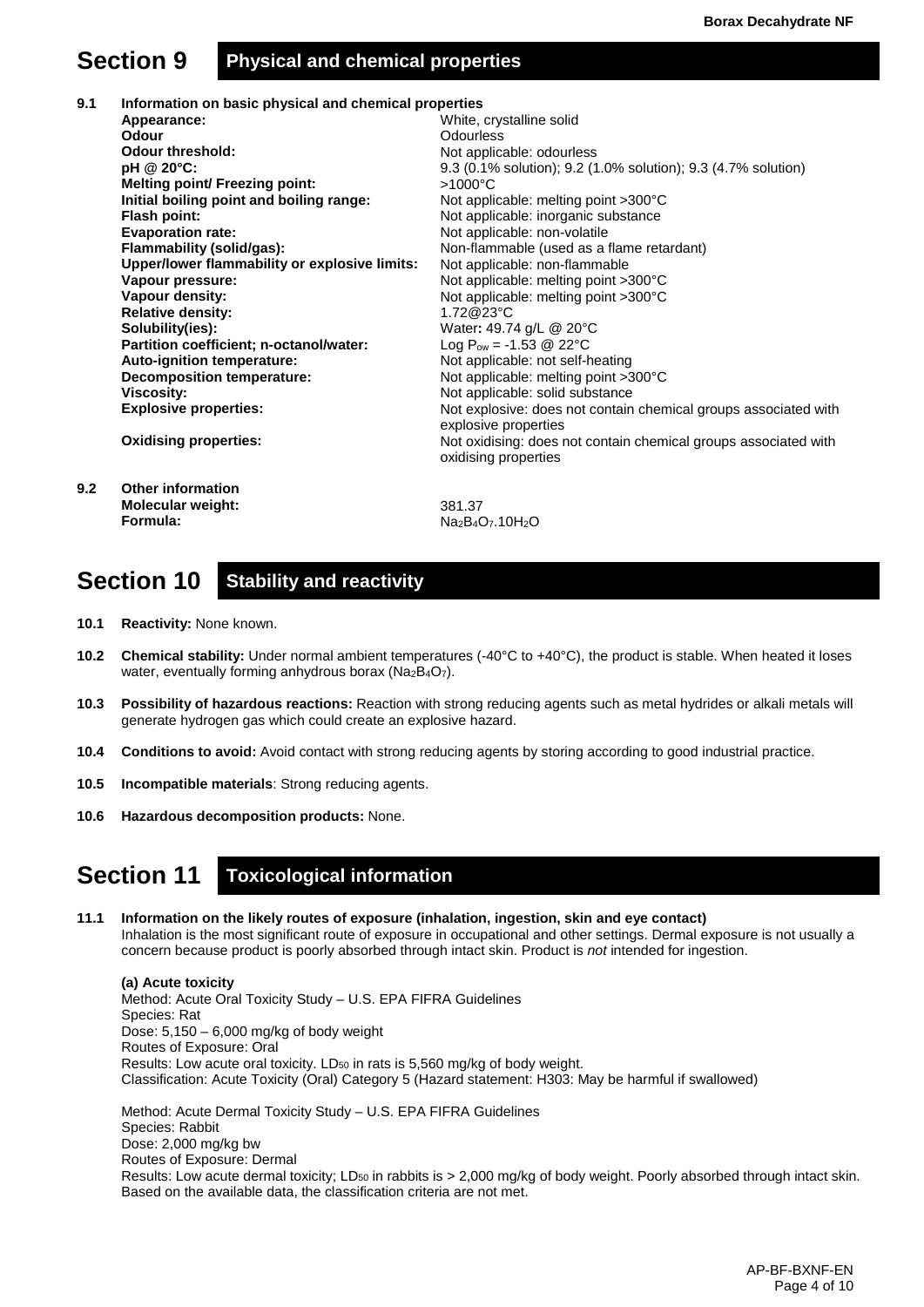Method: Acute Inhalation Toxicity Study – OECD Guideline 403 Species: Rat Dose: 2.03 mg/L Routes of Exposure: Inhalation Results: Low acute inhalation toxicity. LC<sub>50</sub> in rats is  $> 2.0$  mg/l (or g/m<sup>3</sup>). Based on the available data, the classification criteria are not met.

#### **(b) Skin corrosion / irritation:**

Method: Primary Dermal Irritation Study – U.S. EPA FIFRA Guidelines Species: New Zealand White Rabbit Dose: 0.5 g moistened with saline Routes of Exposure: Dermal Results: No skin irritation. Mean Primary Irritation Score: 0. Based on the available data, the classification criteria are not met.

### **(c) Serious eye damage / irritation:**

Method: Eye Irritation Study – similar to OECD Guideline 405 Species: New Zealand White Rabbit Dose: 0.077g Routes of Exposure: Eye Results: Irritating, fully reversible in 14 days. Classification: Eye Irritation Category 2A (Hazard statement: H319: Causes serious eye irritation.) Many years of occupational exposure indicate no adverse effects on human eye.

#### **(d) Respiratory or skin sensitization:**

Method: Buehler Test – OECD Guideline 406 Species: Guinea Pig Dose: 0.4 g Routes of Exposure: Dermal Results: Not a skin sensitiser. No respiratory sensitisation studies have been conducted. There are no data to suggest that disodium tetraborates are respiratory sensitisers. Based on the available data, the classification criteria are not met.

#### **(e) Germ cell mutagenicity:**

Method: Several in vitro mutagenicity studies have been carried out on boric acid including gene mutation in mammalian cells, unscheduled DNA synthesis, chromosomal aberration and sister chromatid exchange in mammalian cells. Species: L5178Y mouse lymphoma, V79 Chinese hamster cells, C3H/10T1/2 cells, hepatocytes, Chinese hamster ovary (CHO cells).

Dose: 1.0 - 10.0 mg/ml (1000 -10000 ppm) boric acid Routes of Exposure: *in vitro* Results: Not mutagenic (based on boric acid). Based on the available data, the classification criteria are not met.

### **(f) Carcinogenicity:**

Method: OECD 451 equivalent. Species: B6C3F1 mice Dose: 446 ; 1150 mg boric acid/kg bw/day Routes of Exposure: Oral feeding study Results: No evidence of carcinogenicity (based on boric acid). Based on the available data, the classification criteria are not met.

# **(g) Reproductive toxicity:**

Method: Three-generation feeding study, similar to OECD 416 Two-Generation Study Species: Rat Dose: 0; 34 (5.9); 100 (17.5); and 336 (58.5) mg boric acid (mg B)/kg bw/day; and 0; 50 (5.9); 155 (17.5); and 518 (58.5) mg borax (mg B)/kg bw/day Routes of Exposure: Oral feeding study Results: NOAEL in rats for effects on fertility in males is 100 mg boric acid/kg bw and 155 mg sodium tetraborate decahydrate/kg bw; equivalent to 17.5 mg B/kg bw.

Method: Prenatal Developmental Toxicity Study - OECD Guideline 414 Species: Rat Dose: 0; 19 (3.3); 36 (6.3); 55 (9.6); 76 (13.3) and 143 (25) mg boric acid (mg B)/kg bw. Routes of Exposure: Oral feeding study Results: NOAEL in rats for developmental effects on the foetus including foetal weight loss and minor skeletal variations is 55 mg boric acid/kg bw or 9.6 mg B/kg; equivalent to 85 mg disodium tetraborate pentahydrate/kg bw. Classification: Reproductive Toxicity Category 1B (Hazard statement: H360FD: May damage fertility. May damage the unborn child.)

Method: Occupational studies of evaluating sensitive sperm parameters in highly exposed borate workers. Epidemiological studies evaluating high environmental exposures to boron and developmental effects in humans have been conducted.

Species: Human

Dose: A subset of workers was exposed to 125 mg B/day.

Routes of Exposure: Combined oral ingestion and inhalation

Results: No adverse fertility effects in male workers. Epidemiological studies of human developmental effects have shown an absence of effects in exposed borate workers and populations living in areas with high environmental levels of

> AP-BF-BXNF-EN Page 5 of 10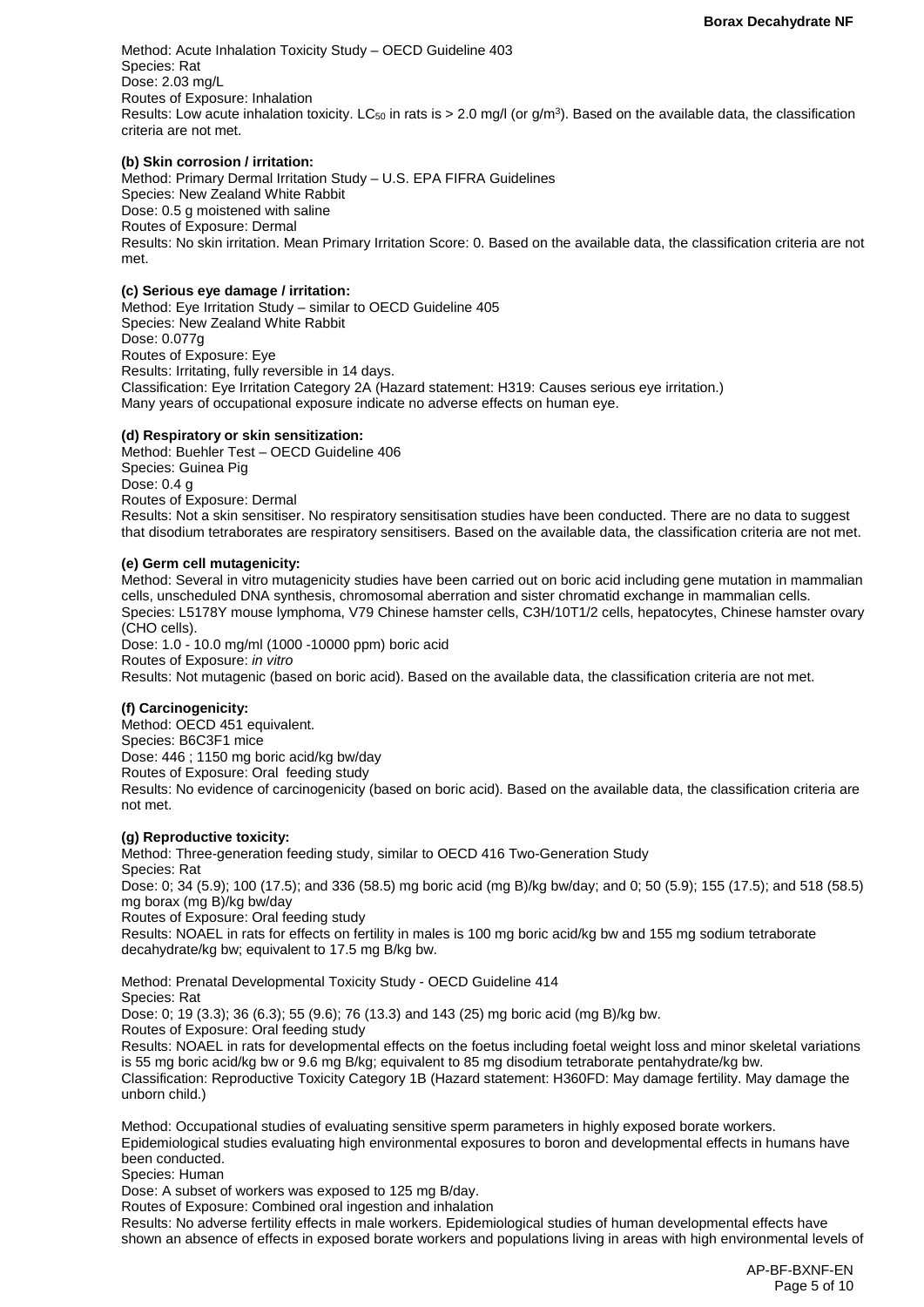boron.

### **(h) STOT-single exposure:**

Method: Standard Test Method for Estimating Sensory Irritancy of Airborne Chemicals - ASTM E981-04 (2004) Species: Mouse

Dose:  $186 - 1704$  mg/m<sup>3</sup> Routes of Exposure: Inhalation

Results: The maximum exposure of 1704 mg/m<sup>3</sup> resulted in a reduced respiratory rate of 33%, graded as moderate irritation. The lowest exposure tested of 186 mg/m<sup>3</sup> sodium tetraborate pentahydrate resulted in a reduced respiration rate of 11%, graded as no irritation. Based on the available data, the classification criteria are not met.

Method: Sensory irritation in human volunteers

Species: Human

Dose: 5 - 40 mg/m3

Routes of Exposure: Inhalation

Results: A NOAEL for irritation from sodium tetraborate pentahydrate of 10 mg/m<sup>3</sup> among male and female human volunteers under controlled laboratory conditions. At 10 mg/m<sup>3</sup> increased nasal secretion was observed, but occurred in the absence of other irritating effects at a concentration below that considered irritating by volunteers and was not seen in a subsequent study.

# **(i) STOT-repeated exposure:**

Method: Chronic toxicity study of boric acid and disodium tetraborate decahydrate, similar to OECD 452 Species: Rat

Dose: 0; 33 (5.9); 100 (17.5); 334 (58.5) mg boric acid (B)/kg bw per day (nominal in diet); and 0; 52 (5.9); 155 (17.5); 516 (58.5) mg borax (B)/kg/day (nominal in diet)

Routes of Exposure: Oral feeding study

Results: A NOAEL of 17.5 mg B/kg bw/day equivalent to 118 mg sodium tetraborate pentahydrate/kg bw/day was determined in a chronic feeding study (2 years) in rats and is based on testes effects. Other effects (kidney, haemopoietic system) are regarded only at even higher dose levels. Based on the available data, the classification criteria are not met.

**(j) Aspiration hazard:** Physical form of solid powder indicates no aspiration hazard potential.

# **Toxicokinetics**

In the blood boric acid is the main species present and is not further metabolised. Boric acid is distributed rapidly and evenly through the body, with concentrations in bone 2 - 3 higher than in other tissues. Boric acid is excreted rapidly, with elimination half-lives of 1 h in the mouse, 3 h in the rat and < 27.8 h in humans, and has low potential for accumulation. Boric acid is mainly excreted in the urine. Absorption of borates via the oral route is nearly 100 %. For the inhalation route also 100 % absorption is assumed as worst case scenario. Dermal absorption through intact skin is very low with a percent dose absorbed < 0.5%.

### **11.2 Symptoms related to the physical, and chemical and toxicological characteristics:**

At high concentrations irritation of nose, throat and eye may be observed. Products are *not* intended for ingestion. Small amounts (e.g. a teaspoonful) swallowed accidentally are not likely to cause effects. Symptoms of accidental overexposure to high doses of inorganic borate salts have been associated with ingestion or absorption through large areas of severely damaged skin. These may include nausea, vomiting, and diarrhoea, with delayed effects of skin redness and peeling.

### **11.3 Delayed and immediate effects as well as chronic effects from short and long-term exposure:**

Human epidemiological studies show no increase in pulmonary disease in occupational populations with chronic exposures to boric acid and sodium borate dust. Human epidemiological studies indicate no effect on fertility in occupational populations with chronic exposures to borate dust and indicate no effect to a general population with high exposures to borates in the environment.

# **11.4 Numerical measures of toxicity (such as acute toxicity)**

None. This product is a substance.

# **Section 12 Ecological information**

# **12.1 Ecotoxicity (aquatic and terrestrial, where available)**

Note that the data values are expressed as boron equivalents. To convert to this product divide the boron equivalent by 0.113. Studies judged to be unreliable or with insufficient information to evaluate are not included. All toxicity values are reported as added concentrations, i.e. with subtraction of the background concentration of Boron in the test media.

**Freshwater**

Chronic studies

| Taxonomic<br>Group | Number of<br><b>Taxa Tested</b> | Range of Endpoint Values (geometric NOEC/EC10) | <b>References</b> |
|--------------------|---------------------------------|------------------------------------------------|-------------------|
| Algal              |                                 | 17.5 mg B/L (Pseudokirchneriella subcapitata)  |                   |
| Higher plants      |                                 | 6.0 mg B/L (Spirodella polyrhiza)              | 3                 |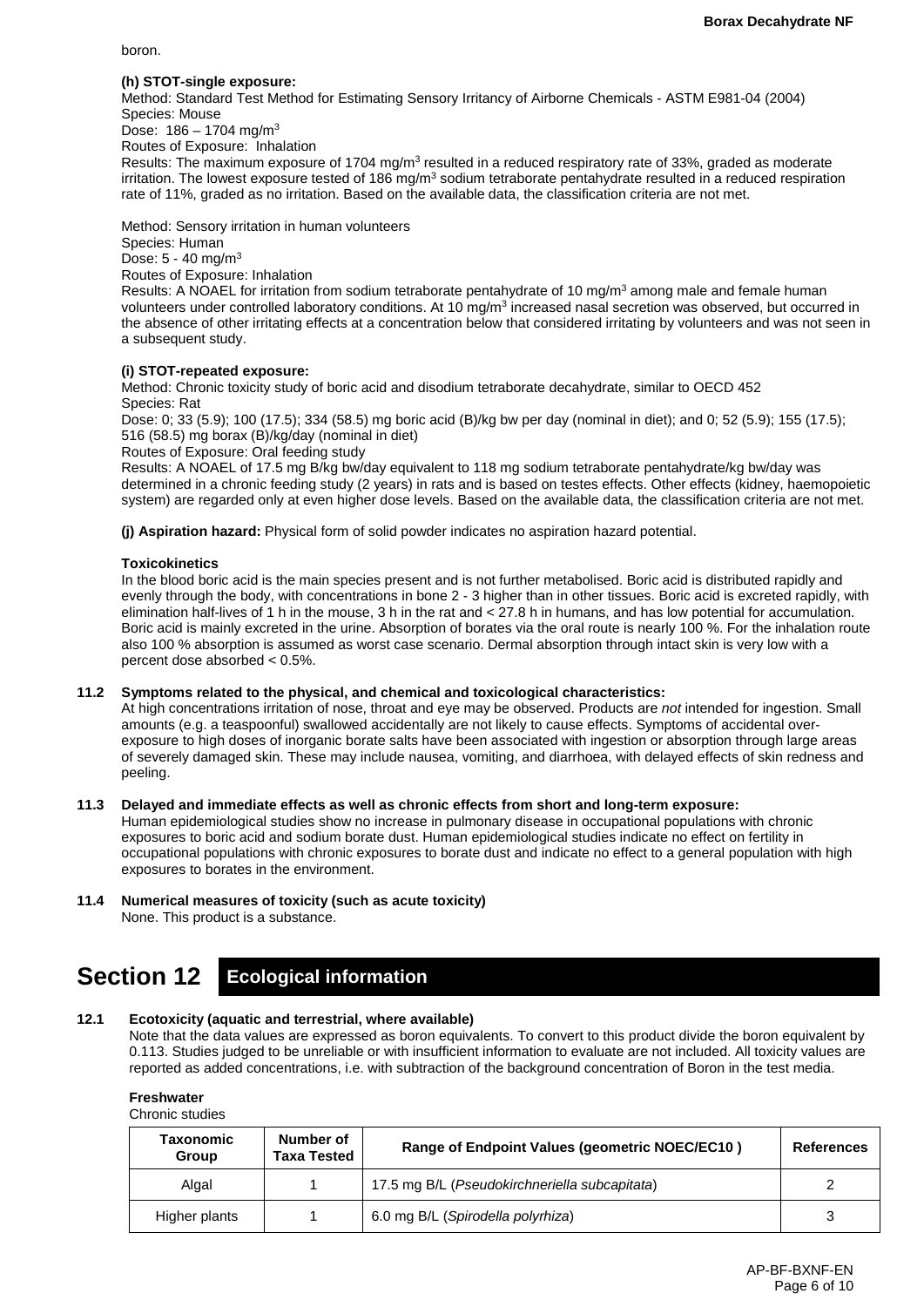#### **Borax Decahydrate NF**

| Invertebrate | 5 | 6.3 mg B/L (Hyalella azteca) to 30.0 mg B/L (Lampsilis<br>silliauoidea)  | 4.5  |
|--------------|---|--------------------------------------------------------------------------|------|
| Fish         | 6 | 6.3 mg B/L (Brachydanio rerio) to 36.8 mg B/L (Micropterus<br>salmoides) | 6, 7 |
| Amphibian    | 4 | 9.4 mg B/L (Xenopus laevis) to 69.9 mg B/L (Bufo fowleri)                | 8,9  |

Results<sup>2</sup>: Based on the complete data set of 17 species, the HC<sub>5-50</sub> value of the species sensitivity distribution is 5.7 mg B/L.

Acute studies

| <b>Taxonomic</b><br>Group | Number of<br>Taxa Tested | Range of Endpoint Values (geometric EC/LC50)                              |   |
|---------------------------|--------------------------|---------------------------------------------------------------------------|---|
| Algal                     |                          | 52.4 mg B/L (Pseudokirchneriella subcapitata)                             |   |
| Invertebrate              |                          | 112.9 mg B/L (Ceriodaphnia dubia) to >544 mg B/L<br>(Megalonaias nervosa) | 4 |
| Fish                      |                          | 79.7 mg B/L (Pimephales promelas)                                         | 4 |

Classification: Based on the acute data for freshwater species, this substance is not classified as hazardous to the environment.

# **Marine and Estuarine Data**

Chronic studies

| Taxonomic<br>Group | Number of<br>Taxa Tested | Range of Endpoint Values (geometric NOEC/EC10) | <b>References</b> |
|--------------------|--------------------------|------------------------------------------------|-------------------|
| Algal              |                          | 27.9 mg B/L (Phaeodactylum tricornutum)        | 10                |
| Invertebrate       |                          | 16.6 mg B/L (Americamysis bahia)               | 11                |

Results: No data are available for vertebrate species. The results from the freshwater data set are recommended as applicable to marine and estuarine species.

#### Acute studies

| <b>Taxonomic</b><br>Group | Number of<br><b>Taxa Tested</b> | Range of Endpoint Values (geometric EC/LC50) | <b>References</b> |
|---------------------------|---------------------------------|----------------------------------------------|-------------------|
| Alga                      |                                 | 66.0 mg B/L (Phaeodactylum tricornutum)      | 10                |
| Invertebrate              |                                 | 130.0 mg B/L (Litopenaeus vannamei)          | 12                |
| Fish                      |                                 | 74 mg B/L (Limanda limanda) (total)          | 13                |

### **Sediment**

| Taxonomic<br>Group | Number of<br><b>Taxa Tested</b> | Range of Endpoint Values (geometric EC/LC50)   | <b>References</b> |
|--------------------|---------------------------------|------------------------------------------------|-------------------|
| Invertebrate       |                                 | 37.7 mg B/kg sediment dw (Chironomus riparius) | 14                |

Results: The weight of evidence provided by the lack of partitioning of boron to the sediment and the results of the water only/whole sediment toxicity tests indicate that it is unlikely that boron will exert toxic effects via the sediment compartment and that the derivation of a sediment HC5-50 value is not warranted for this product.

### **Sewage Treatment Plants (STP)**

| Taxonomic<br>Group | Number of<br><b>Taxa Tested</b> | Range of Endpoint Values (geometric NOEC/EC10)                            | <b>References</b> |
|--------------------|---------------------------------|---------------------------------------------------------------------------|-------------------|
| Activated sludge   | ΝA                              | 17.5 mg B/L to 10,000 mg B/L                                              | 15.16             |
| <b>Microbes</b>    | 3                               | 10 mg B/L (Opercularia bimarginata) to 20 mg B/L<br>(Paramecium caudatum) | 17                |

Results: The lowest NOEC for sewage treatment plant is 10 mg B/L.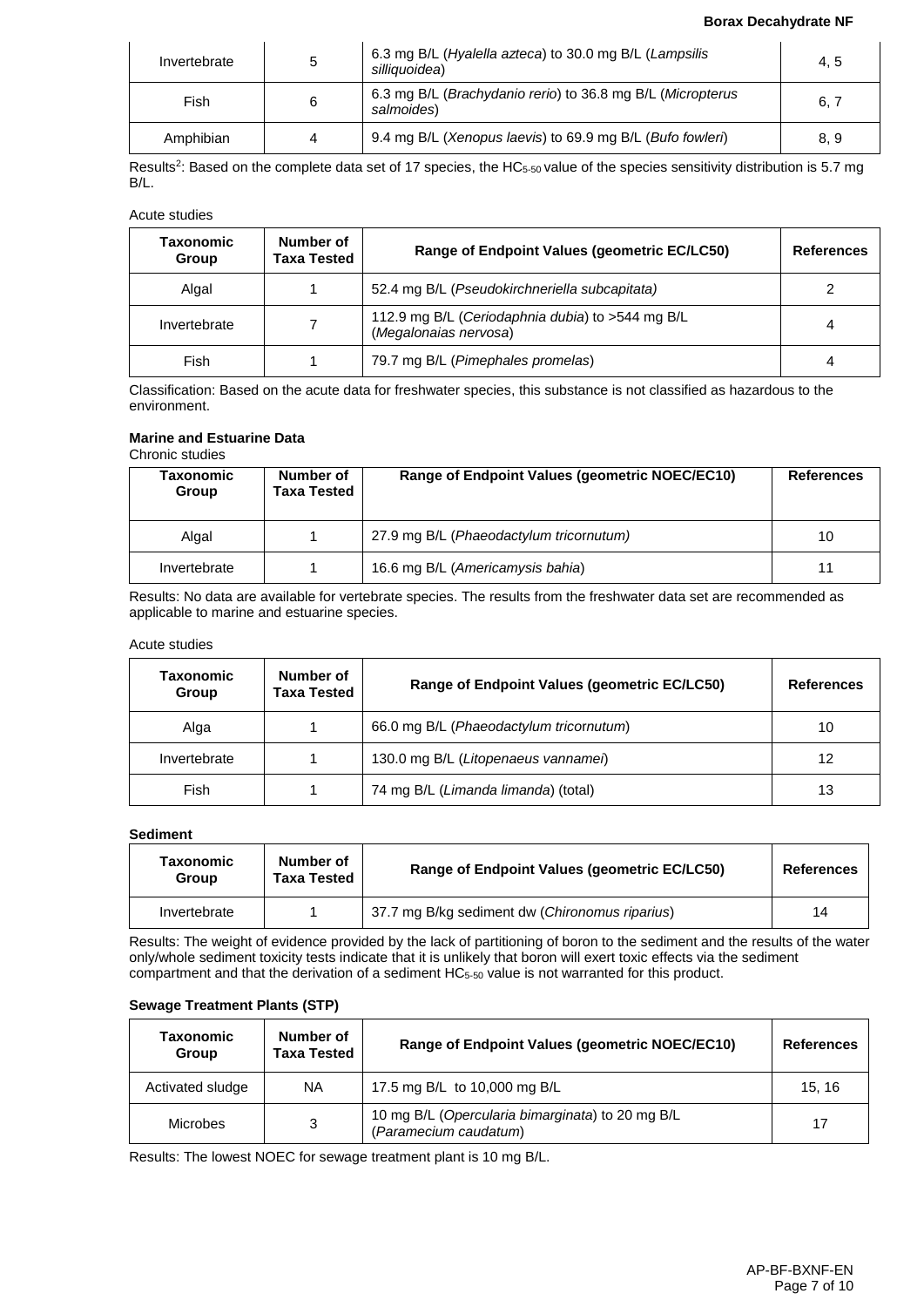#### **Terrestrial Data** Chronic studies

| Number of<br>Taxonomic<br><b>Taxa Tested</b><br>Group |    | Range of Endpoint Values (geometric NOEC/EC10)                                                              | <b>References</b><br>18.19 |  |
|-------------------------------------------------------|----|-------------------------------------------------------------------------------------------------------------|----------------------------|--|
| Plant                                                 | 28 | 7.2 mg B/kg dw (Zea mays) to 56 mg B/kg dw (Allium cepa)                                                    |                            |  |
| Invertebrates                                         | 9  | 15.4 mg B/kg dw (Folsomia candida) to 86.7 mg B/kg dw<br>(Caenorhabditis elegans)                           | 20.21                      |  |
| Soil micro                                            | 3  | 41.3 mg B/kg dw (substrate induced nitrification) to 48.1 mg<br>B/kg dw (soil nitrogen transformation test) | 22, 23, 24                 |  |

Results<sup>2</sup>: Based on the complete data set, the HC<sub>5-50</sub> value of the species sensitivity distribution is 11.3 mg B/kg dw.

**Phytotoxicity:** Boron is an essential micronutrient for healthy growth of plants. It can be harmful to boron sensitive plants in higher quantities. Care should be taken to minimise the amount of borate product released to the environment.

#### **12.2 Persistence and Degradability**

Biodegradation is not an applicable endpoint since the product is an inorganic substance.

### **12.3 Bioaccummulative potential**

This product will undergo hydrolysis in water to form undissociated boric acid. Boric acid will not biomagnify through the foodchain. Octanol/Water partition coefficient: Log  $P_{ow} = -0.7570$  @ 25°C (based on boric acid).

#### **12.4 Mobility in soil**

The product is soluble in water and is leachable through normal soil. Adsorption to soils or sediments is insignificant.

**12.5 Other adverse effects**

None

# **Section 13 Disposal considerations**

#### **13.1 Disposal methods**

Product packaging should be recycled where possible. Local authorities should be consulted about any specific local requirements

Such product should, if possible, be used for an appropriate application.

# **Section 14 Transport information**

**Transport Classification for Road (ADR) / Rail (RID); Inland waterways (ADN); Sea (IMDG); Air (ICAO/IATA)**

- **14.1 UN Number:**
- **14.2 UN Proper Shipping Name:**
- **14.3 Transport hazard class(es):**
- **14.4 Packing Group:**
- **14.5 Environmental Hazards (e.g. marine pollutant)**
- **14.6 Special precautions for user:**
- **14.7 Transport in bulk according to Annex II of MARPOL 73/78 and the IBC code:**

# **Section 15 Regulatory information**

**15.1 Safety, health and environmental regulations/legislation specific for the substance or mixture**

### **International regulations**

**Chemical Weapon Convention List Schedule I, II & III Chemicals:** Not listed.

**Clean Air Act (Montreal Protocol) - Substances that deplete the ozone layer:** Not manufactured with and does not contain any Class I or Class II ozone depleting substances.

**Stockholm Convention on Persistent Organic Pollutants:** Not listed

**Rotterdam Convention on Prior Informed Consent (PIC):** Not listed

**UNECE Aarhus Protocol on POPs and Heavy Metals:** Not listed

**Regulation (EC) No 689/2008 - Export and Import of Dangerous Chemicals**: Not listed.

Not Regulated Not Regulated Not Regulated Not Regulated Not Regulated Not Regulated Not Regulated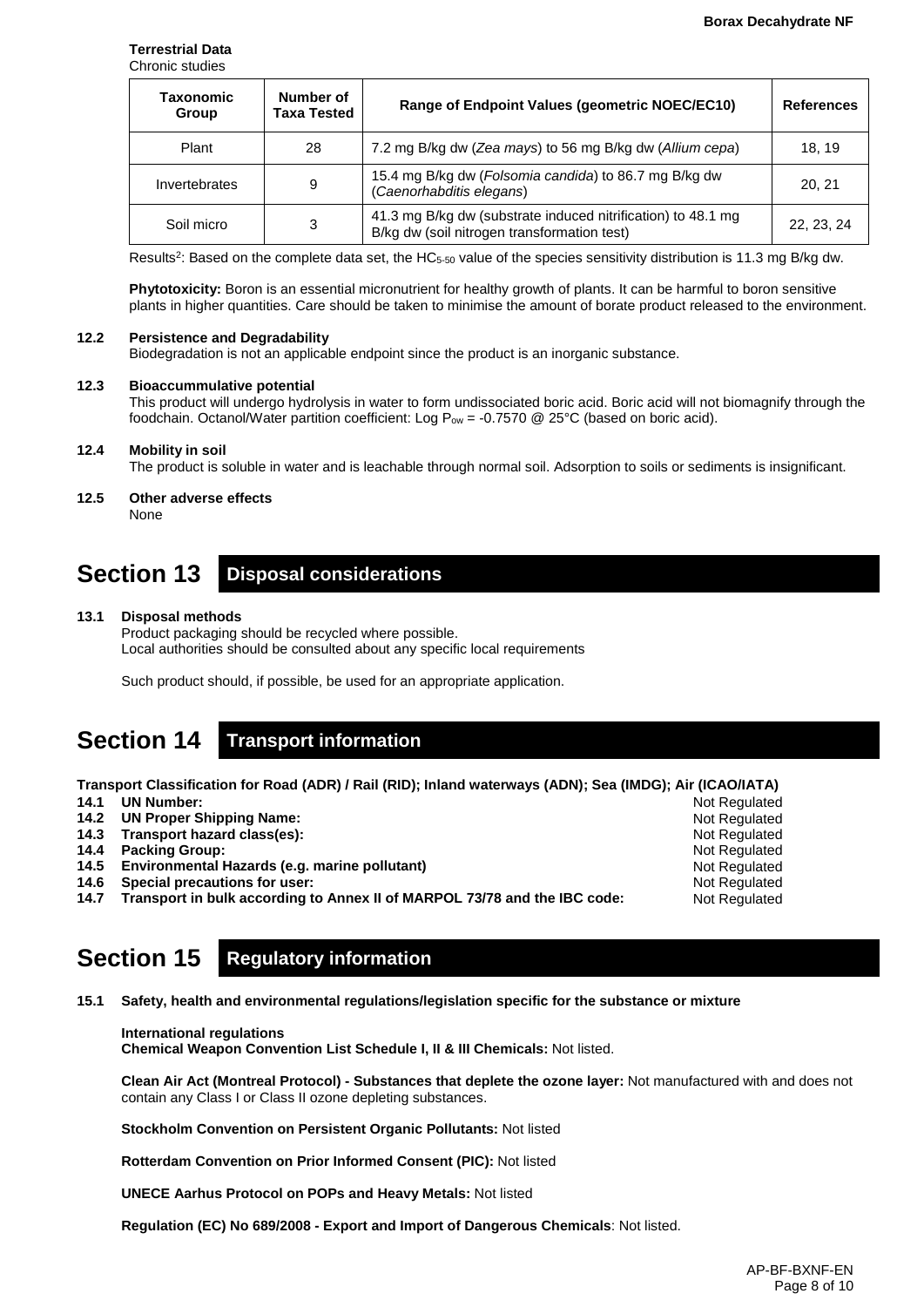**National Regulations:** Ensure all national/local regulations are observed.

**Chemical inventory listing:** The listing is sometimes under the Inventory number of the anhydrous form of this inorganic salt.

| <b>United States (TSCA) Active:</b> | 1303-96-4 |
|-------------------------------------|-----------|
| Canada (DSL):                       | 1303-96-4 |
| <b>European Union (EINECS):</b>     | 215-540-4 |
| <b>Australia (AICS):</b>            | 1303-96-4 |
| China (IECSC):                      | 1303-96-4 |
| Japan (METI & ISHL):                | $(1)-69$  |
| <b>New Zealand (NZIoC):</b>         | 1303-96-4 |
| <b>Philippines (PICCS):</b>         | 1303-96-4 |
| South Korea (KECI):                 | KE-03483  |
| Taiwan (NECI):                      | Listed    |
| Thailand (TECI):                    | Listed    |
| Vietnam:                            | Listed    |
|                                     |           |

# **Section 16 Other information**

- **16.1 Date of previous issue:** December 2016
- **16.2 Date of latest revision:** January 2020

# **Revision Details:**

Section 1: Updated manufacturer, suppliers' contact number and email. Section 11, 15 and 16: Additional information. Minor typographical corrections

# **16.3 References:**

- 1. Litovitz T L, Norman S A, Veltri J C, Annual Report of the American Association of Poison Control Centers Data Collection System. Am. J. Emerg. Med. (1986), 4, 427-458
- 2. Hanstveit AO, H Oldersma (2000). Unpublished report. Report no.: V99.157. Borax Europe Limited.
- 3. Davis SM, KD Drake, KJ Maier (2002). Chemosphere 48, 615-620.
- 4. 4 Soucek D, A Dickinson, K Major (2010). Environ. Toxicol. Chem., 30(8):1906-1914
- 5. Lockwood R (2011). Unpublished report. Report no.: 20-26107A RT-3. Rio Tinto Minerals.
- 6. Hooftman RN, D van Drongelen-Sevenhuijsen, HPM de Haan (2000). Unpublished report. Report no.: IMW-99-9047- 09. Borax Europe Limited.
- 7. Birge WJ, JA Black (1981). Unpublished report. No report number. Procter and Gamble.
- 8. Fort Douglas J (2011). Unpublished report. Report no.: RIOT01-00232. Rio Tinto Minerals.
- 9. Laposata MM, WA Dunson (1998). Arch. Environ. Contam. Toxicol. 35, 615-619.
- 10. Rebstock M (2011). Unpublished report. Report no.: 65484. REACH Consortium for Borates.
- 11. Hicks Stephen L (2011). Unpublished report. Report no.: 65481. REACH Consortium for Borates.
- 12. Bergfield A (2011). Unpublished report. Report no.: 65478. REACH Consortium for Borates.
- 13. Taylor D, BG Maddock, G Mance (1985). Aquatic Toxicology, 7 (1985) 135-144.
- 14. Gerke A (2011). Unpublished report. Report no.: Study No. 65474. REACH Consortium for Borates.
- 15. Hanstveit AO, JA Schoonmade (2000). Unpublished report. Report no.: V99.156. Borax Europe limited.
- 16. Muller, Bruns (2001). Unpublished report. Report no.: 1082 A/01 B. HC Starck.
- 17. Guhl W (2000). SÖFW-Journal, 126, Jahrgang 10-2000.
- 18. Hosseini SM, M Maftoun, N Karimian, A Ronaghi, Y Emam (2007). Journal of Plant Nutrition, 30 (5): 773-781.
- 19. Aquatarra Environmental (1998). Unpublished report. No report number. Environmental Technology Centre,
- Environment Canada.
- 20. Becker-van Slooten K, S Campiche, J Tarradellas (2003). Unpublished report. No report number. Environmental Technology Centre, Environment Canada.
- 21. Moser T, L Becker (2009). Unpublished report. No report number. Reach Consortium for Borates.
- 22. Van Laer L, P Salaets, E Smolders (2010). Unpublished report. No report number. Reach Consortium for Borates.
- 23. Förster B, L Becker (2009). Unpublished report. No report number. Reach Consortium for Borates.
- 24. Hanstveit R, JA Schoonmade, A Akdemir (2001). Unpublished report. Report no.: V99.1183. Borax Europe Limited.

For general information on the toxicology of borates see ECETOC Technical Report No. 63 (1995); Patty's Toxicology, 6th Edition Vol. I, (2012) Chap. 23, 'Boron'.

**16.4 Abbreviations and acronyms:** bw: Body weight